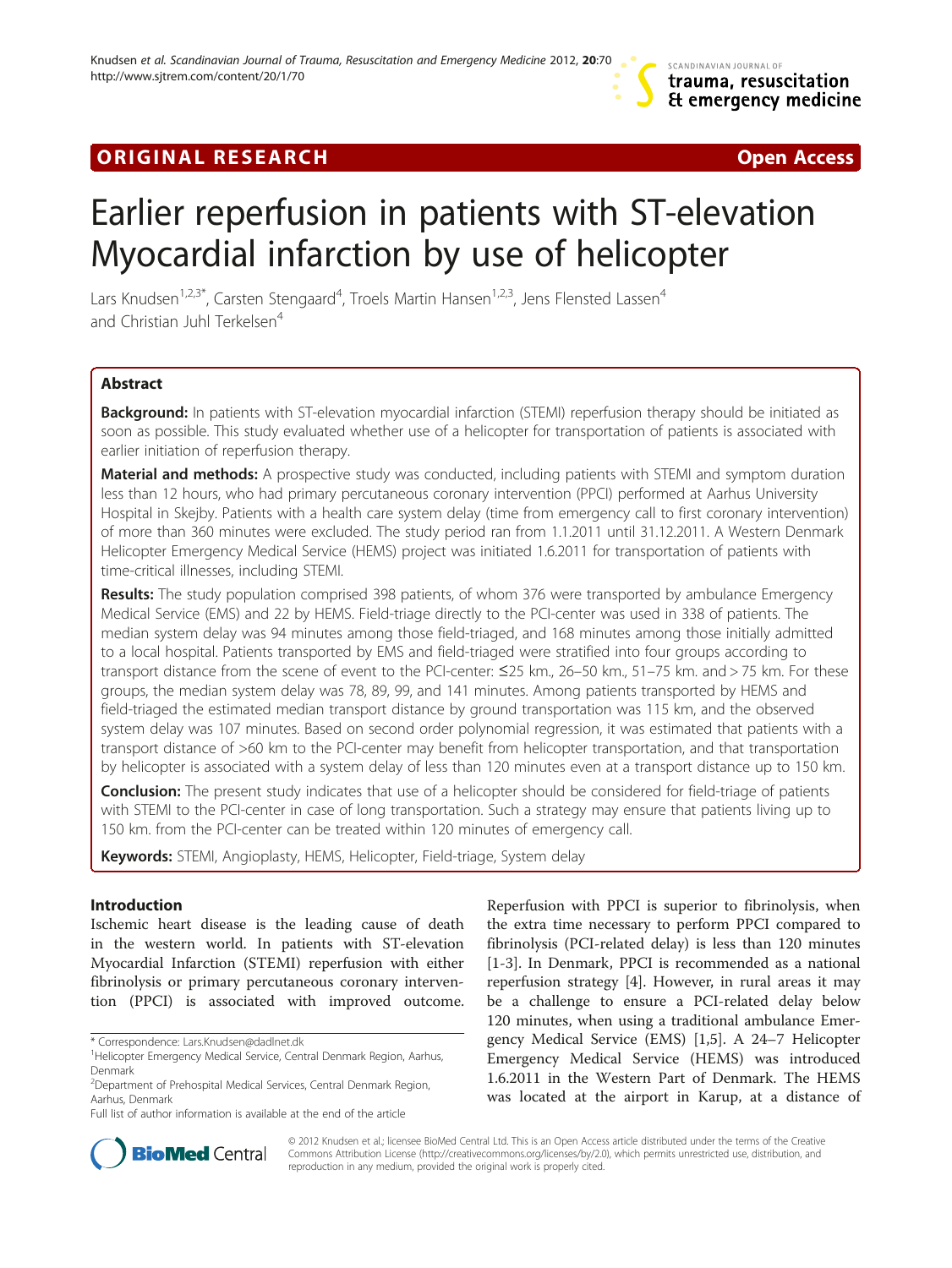70 km. from the single PCI-center (Aarhus University Hospital in Skejby) in the Central Denmark Region. The HEMS provides prehospital care for patients with timecritical illness or injury, including STEMI. The HEMS service was organized similarly to HEMS systems in Scandinavia and central Europe with a HEMS crew comprised of an experienced prehospital trained anesthetist, a pilot, and a paramedic. An acute medical coordinating center (AMK) was responsible for dispatch of both the EMS and HEMS. The purposes of the present study were: 1) to evaluate whether use of HEMS for transportation of patients with STEMI was associated with earlier initiation of reperfusion therapy when compared with patients transported by ground transportation, and 2) to estimate the distance from the scene of event to the PCI-center at which a reduction in health care system delay (defined as time from emergency call to first coronary intervention) is expected when using helicopters for transportation instead of ground transportation.

# Methods and study population

A prospective study was conducted in the Central Denmark Region, covering an area of 13.053 km2, and with 1.237.041 inhabitants. The study period ran from January  $1<sup>st</sup>$  2011 to December 31 $<sup>st</sup>$  2011. The study population</sup> comprised patients with STEMI and symptom duration of 12 hours or less, who had PPCI performed at Aarhus University Hospital in Skejby. Also patients with return of spontaneous circulation after cardiac arrest, who had a prehospital or local hospital ECG with signs of STEMI, were included. Prehospital ECGs were transmitted to a telemedicine center in Skejby, Herning, Viborg or Horsens, and in case of STEMI field-triage to the PCIcenter in Skejby was recommended. Prehospital data were prospectively registered at the AMK-center responsible for dispatching both the EMS and the HEMS.

A structured criteria-based dispatching tool (Danish index for Emergency Medical Dispatch) was used for dispatch of EMS and HEMS [[6\]](#page-4-0). Local ambulances and emergency physicians were dispatched in suspected AMI-cases, and HEMS in addition when the estimated transportation time to the PCI-center was longer than 30 minutes. In cases where EMS arrived before the helicopter, and the ECG transmitted to a telemedicine center was without signs of STEMI, and the patient was stable, HEMS was cancelled, and returned to base. Otherwise HEMS landed as close to the scene of event as possible (>92% within 500 m from the patient). All patients triaged to PPCI were treated with aspirin, clopidogrel, iv. heparin and opoid as analgesic. On-site times for the HEMS were < 10 minutes in uncomplicated cases. Planning and optimization of the arrival of the patient at the PCI-center was started immediately after HEMS take-of. Communicating arrival time and patient data to

the PCI-center allowed catheterization laboratory personal to prepare for the procedure. Landing site for the HEMS right next to the emergency entrance and direct patient transfer on a stretcher from the helicopter to the PCI-lab allowed quick transfer from landing to arrival in the PCI-lab.

Data on the invasive procedure as well as baseline characteristics were prospectively registered in the Western Denmark Heart Registry. Patients self-presenting at the local hospital or at the PCI-center, and patients with a system delay of more than 6 hours were excluded from the analyses. Patients were stratified according to the estimated transport distance from scene of event to the PCI-center if ground transportation by EMS had been used, and according to mode of transportation (EMS or HEMS). The estimated transport distance was calculated using a web-based service [\(www.krak.dk](http://www.krak.dk)), entering the address of the scene of event and the PCI-center. The study did not require approval from the Ethical Committee. Approval from the national data protection agency and the national board of health was granted.

# **Statistics**

Categorical variables are presented as n (proportion or per centage) and continuous variables as median (IQR). Chi-square test was used for comparison of categorical variables and Kruskall Wallis test for comparison of continuous variables. A second order polynomial regression analysis (quadratic) was performed to evaluate the association between transportation distance and system delay in patients transported by EMS and HEMS, respectively, and quadratic plots presented. The intersection between the two regression lines were interpreted as the distance from the PCI-center beyond which helicopter transportation is expected to be associated with earlier initiation of reperfusion therapy. CJT performed the statistical analyses using STATA 12.

# Results

During the study period 536 patients with STEMI were admitted for PPCI at Aarhus University Hospital in Skejby. Symptom duration was more than 12 hours in 40 patients, 38 patients were self-presenters, 10 patients developed STEMI after admission to one of 6 hospitals in the region (Herning, Viborg, Silkeborg, Randers, Horsens, Aarhus), and in 3 patients it was uncertain whether they were transported from the scene of event by EMS. In 19 patients system delay was above 6 hours, and in 28 patients PPCI was not performed. The study population thus comprised 398 patients with STEMI (Figure [1\)](#page-2-0). Among 376 (94%) patients transported by ambulance the distance from the scene of event to the PCI-center was ≤25 km. in 98 patients (Group A), 26– 50 km. in 102 patients (Group B), 51–75 km. in 101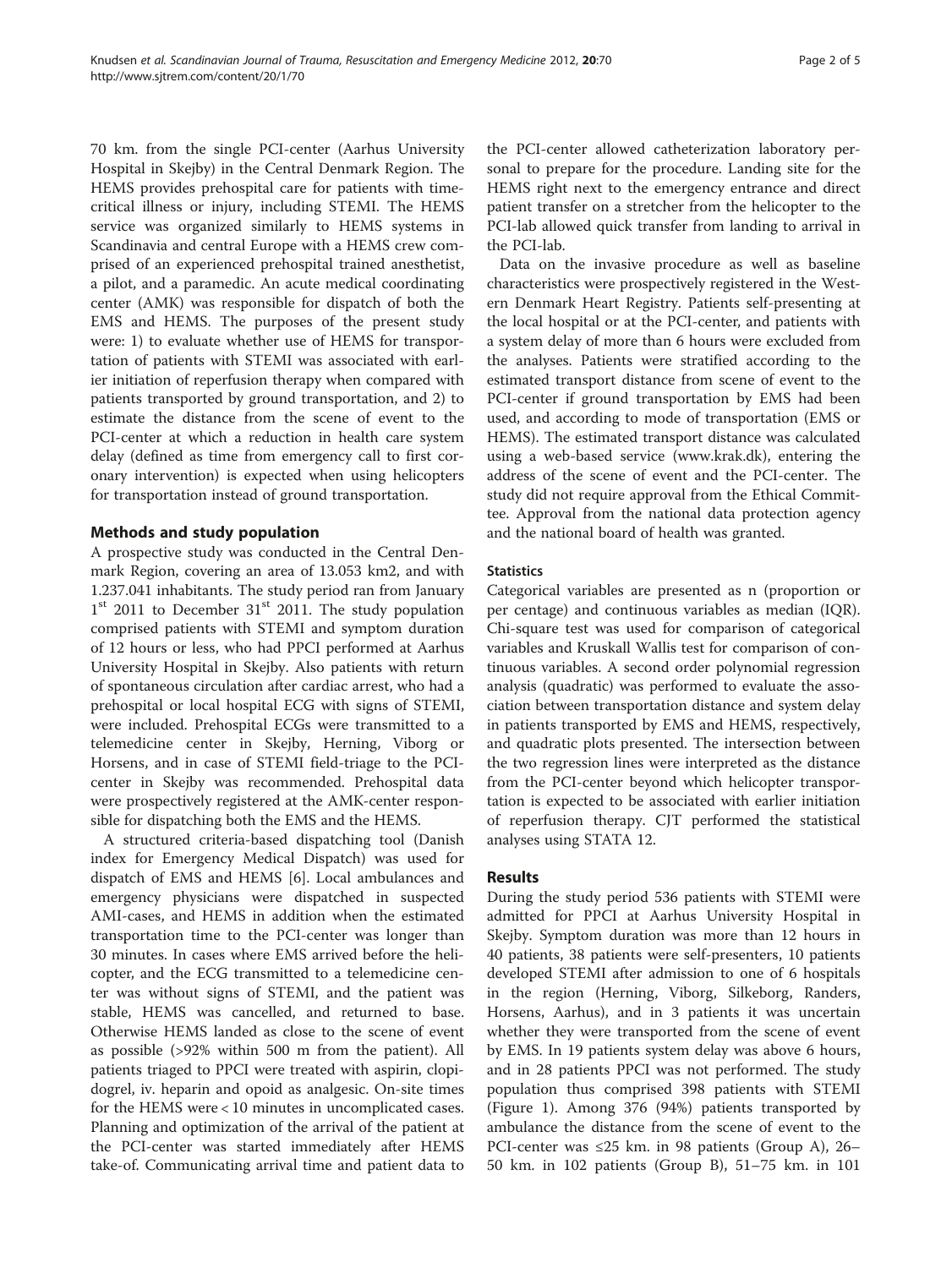<span id="page-2-0"></span>

patients (Group C) and >75 km. in 75 patients (Group D). Among 22 (6%) patients transported by helicopter the median distance from the scene of event to the PCIcenter was 104 km (Group E). Baseline characteristics for the 5 group of patients are shown in Table 1. The median system delay was 78,89,99,141 and 107 minutes in the five group of patients if field-triaged, and 161,188,192,160 and 154 minutes among patients notfield-triaged. When only focusing on patients fieldtriaged, and using second order polynomial regression

analysis, the association between transportation distance (x) to the PCI-center and system delay (Y) was:  $Y = 88.60 - 0.0020*x + 0.0042*x^2$  in patients transported by EMS, and  $Y = 74.8 + 0.632*x - 0.00261*x^2$  in patients transported by the HEMS. The two regression lines intersected at a transportation distance of 60 km. The estimated reduction in system delay when using helicopters instead of ground transportation to field-triage patients was 18, 31, 60 and 72 minutes at a transport distance of 100, 115, 140 and 150 km from the PCIcenter (Figure [2\)](#page-3-0).

# **Discussion**

The present study describes the initial experience using helicopter for transportation of patients with STEMI in the Central Denmark Region, and the overall finding is that use of helicopter enables reperfusion therapy within 120 minutes of emergency call in patents living up to 150 km. from the PCI-center. This is the first study to address system delay in patients with STEMI transported by HEMS. The study shows that patients transported by helicopter had a median transport distance of 104 km and a median system delay of 116 minutes, i.e. shorter delay compared to patients transported by EMS with a transport distance to the PCI-center of more than 75 km. It was estimated that there was an expected reduction in system delay if using helicopter for transportation instead of ground transportation when the distance to the PCI-center by ground transportation was above 60 km. Among patients living 150 km. from the PCI-center the estimated reduction in system delay was more than one hour when using a helicopter for transportation. Moreover, use of a helicopter for transportation seemed to be associated with a system delay of less

Table 1 Baseline characteristics according to the mode of transportation (ambulance vehicle or helicopter) and according to the distance from the scene of event to the PCI-center (Hospital with primary percutaneous coronary intervention facilities)

|                                                    | Group A<br>$(0-25$ km.)<br>$n = 98$ | Group B<br>$(26-50$ km.)<br>$n = 102$ | Group C<br>(51–75 km.)<br>$n = 101$ | Group D<br>$( > 75$ km.)<br>$n = 75$ | <b>Group E</b><br>$n = 22$ | All patients<br>$N = 398$ |
|----------------------------------------------------|-------------------------------------|---------------------------------------|-------------------------------------|--------------------------------------|----------------------------|---------------------------|
| Field-triage to PCI-center,%                       | 89% (87/98)                         | 93% (95/102)                          | 83% (84/101)                        | 75% (56/75)                          | 73% (16/22)                | 85% (338/398)             |
| Distance, scene of event to PCI-center, km +       | $8(5-14)$                           | $39(33-47)$                           | $61(53-67)$                         | $114(87-123)$                        | 104 (79-128):              | $50(26 - 74)$             |
| - Distance among patients field-triaged            | $8(5-13)$                           | 38 (32-47)                            | $60(53-67)$                         | 115 (102-127)                        | $15(82 - 127)$             | $49(23-69)$               |
| - Distance among patients not field-triaged        | $12(7-20)$                          | 41 (39-47)                            | $67(56-68)$                         | $92(86 - 122)$                       | $90(62 - 129)$             | $67(42 - 88)$             |
| Health Care System delay, all patients, minutes    | 82 (70-104)                         | 90 (80-104)                           | 104 (92-122)                        | 141 (125-166)                        | 16 (94-137)                | $100(85 - 134)$           |
| - System delay among patients<br>field-triaged     | 78 (68-93)                          | 89 (79-100)                           | $99(91 - 111)$                      | 141 (126-156)                        | 107 (94-124)               | 94 (82-119)               |
| - System delay among patients not<br>field-triaged | 161 (141-200)                       | 188 (132-248)                         | 192 (142-220)                       | 160 (120-199)                        | 154 (125–165)              | 168 (136-216)             |
| Door-to-balloon delay, minutes                     | 34 (24-49)                          | $28(22-37)$                           | $26(23-38)$                         | $31(23-46)$                          | $37(24 - 60)$              | $29(23-43)$               |

†: If transported by ambulance vehicle. {: One patient living on an island was not included because distance by ground transportation could not be calculated. Door-to-balloon delay: Delay form arrival at the PCI-center to first coronary intervention. PCI: Percutaneous coronary intervention. Health Care System delay: Delay from Emergency Call to first coronary intervention. Continuous data presented as median (IQR) and categorical data presented as percentage (number/valid cases).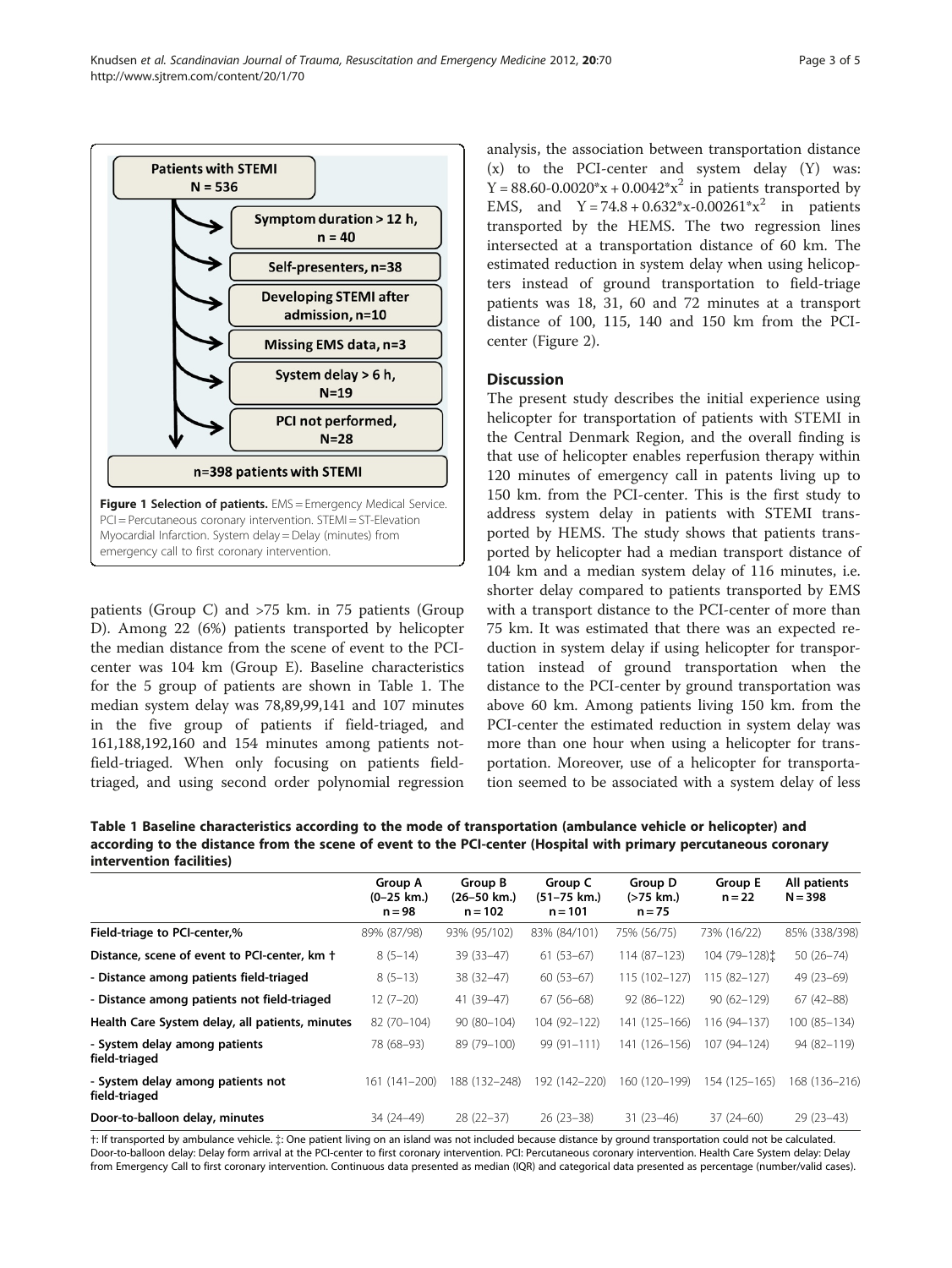<span id="page-3-0"></span>

than 120 minutes even at a distance up to 150 km. from the PCI-center. There is a potential for improvement in logistics, as only 73% of patients transported by helicopter were field-triaged directly to the PCI-center for PPCI, and as helicopters were only used to transport a minority of patients with a transportation distance to the PCIcenter above 60 km. It is expected that the proportion of patients eligible for helicopter transportation will increase if the helicopter is dispatched routinely in case of heart attacks. Larger studies are needed to confirm the present findings. Furthermore, the distance from the PCI-center at which use of helicopters may be associated with earlier initiation of therapy is of course dependent on infrastructure, and will vary between regions and countries. It is expected that helicopters may be beneficial in other time-critical illnesses including cardiogenic shock, malignant arrhythmia, out of hospital cardiac arrest, cerebral stroke and of course trauma cases. Based on the present findings it is estimated that patients living 115 km. from the PCI-center will be treated approximately 30 minutes earlier and patients living 140 km. from the PCI-center will be treated one hour earlier if transported by HEMS instead of EMS. Previous studies have shown that a one-hour earlier initiation of reperfusion therapy is associated with a 10% relative reduction in mortality, and a 10% reduction in the risk of developing congestive heart failure following STEMI [\[7,8](#page-4-0)]. The extra delay acceptable to perform PPCI instead of administering fibrinolysis is around 120 minutes based on previous metaanalyses of randomized controlled trials, and based on recent registry studies [1,2]. Given

the fact that 30–45 minutes elapse from Emergency Call to fibrinolysis even in the case of prehospital fibrinolysis [[9\]](#page-4-0), one reperfusion strategy with PPCI for all seems to be the ideal strategy in Denmark. In other countries with longer transportation time to PCI-centers, prehospital fibrinolysis or a pharmaco-invasive approach with prehospital fibrinolysis combined with transfer for acute angiography may prove beneficial. The ongoing STREAM trial will further clarify the role of a pharmacoinvasive strategy.

### Limitations

This was a descriptive study, and any findings should be interpreted with caution. The study population was limited in size, and larger studies are needed to confirm the findings and more accurately determine the distance from the PCI-center at which transportation with HEMS instead of EMS is associated with earlier initiation of reperfusion therapy. The primary strength of this study is that an unselected cohort of patients with STEMI was identified, who were transported from the scene of event to a PCI-center by either traditional EMS or HEMS.

### Conclusion

The present study indicates that use of a helicopter should be considered for field-triage of patients with STEMI to the PCI-center in case of long transportation. Such a strategy may ensure that patients living up to 150 km. from the PCI-center can be treated within 120 minutes of emergency call.

#### Competing interests

LK is head of the helicopter emergency medical service in the central region of Denmark.

#### Authors' contributions

The study concept and design was conceived by LK, CJT, JFL. Acquisition of data was done by CJT, LK, CS, TMH. Interpretation of data and drafting of manuscript was done by CJT. Critically review and acceptance of the manuscript was done by CJT, LK, CS, TMH and JFL. All authors approved the final version to be submitted.

#### Author details

<sup>1</sup>Helicopter Emergency Medical Service, Central Denmark Region, Aarhus Denmark. <sup>2</sup> Department of Prehospital Medical Services, Central Denmark Region, Aarhus, Denmark. <sup>3</sup>Department of anesthesiology, Aarhus University Hospital, Nørrebrogade, 8000 Aarhus, Denmark. <sup>4</sup>Department of cardiology B, Aarhus University Hospital in Skejby, Aarhus, Denmark.

#### Received: 23 May 2012 Accepted: 23 September 2012 Published: 4 October 2012

#### References

- 1. Pinto DS, Frederick PD, Chakrabarti AK, et al: Benefit of Transferring ST-Segment-Elevation Myocardial Infarction Patients for Percutaneous Coronary Intervention Compared With Administration of Onsite Fibrinolytic Declines as Delays Increase. Circulation 2011, 124:2512–2521.
- 2. Boersma E, he Primary Coronary Angioplasty vs.Thrombolysis (PCAT)-2 Trialist' Collaborative Group: Does time matter? A pooled analysis of randomized clinical trials comparing primary percutaneous coronary intervention and in-hospital fibrinolysis in acute myocardial infarction patients. Eur Heart J 2006, 27:779–788.